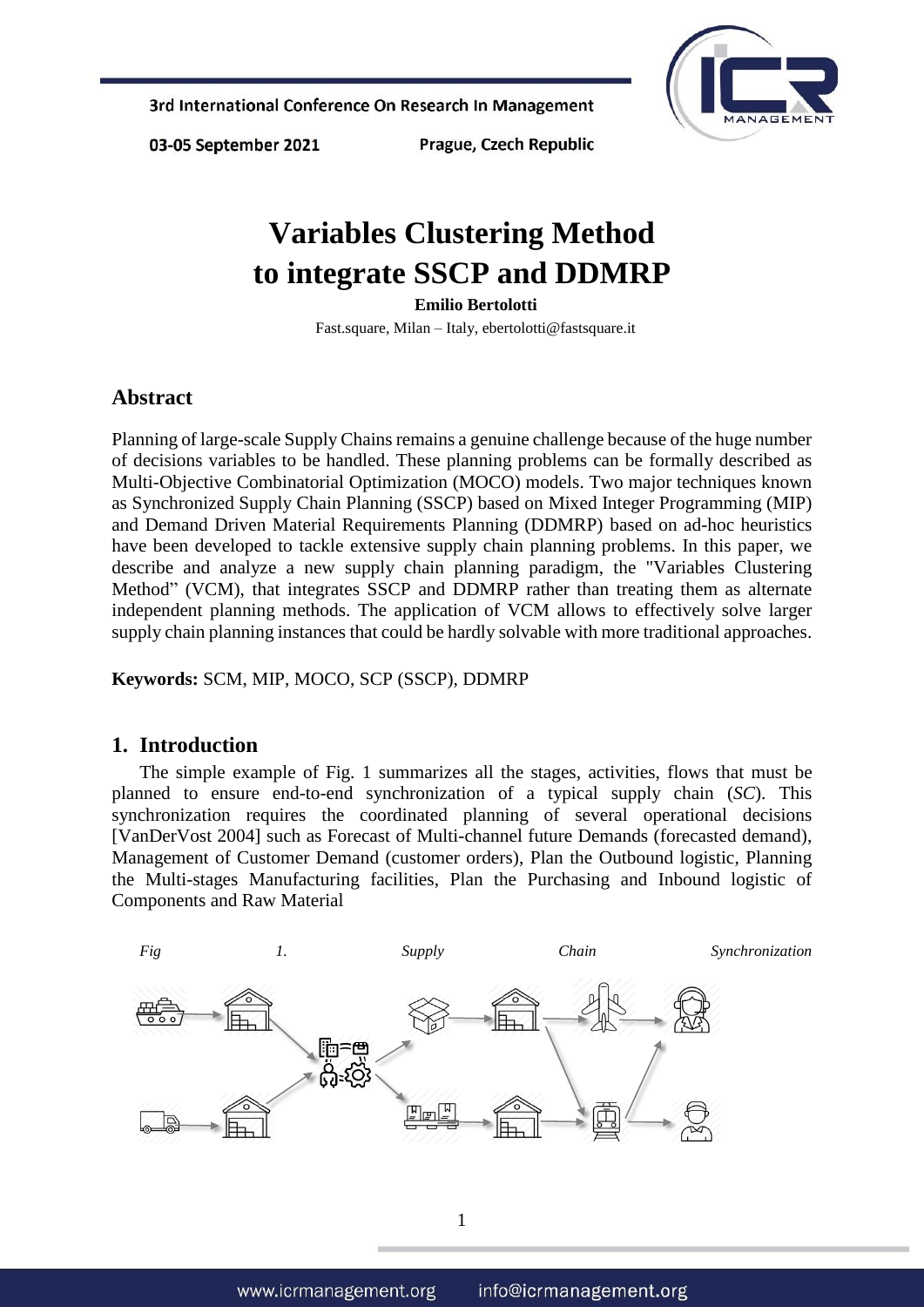

03-05 September 2021

Prague, Czech Republic

For instance, to satisfy a customer order *"X"* for a finished good *"a"* the following actions must be planned across the entire *SC*: Plan a delivery operation for *"a"*, Select the most appropriate carrier to deliver *"a"* for *"X"*, Plan the manufacturing operations to produce *"a"*, Plan the in-bound arrivals of required components, Plan the purchasing of components observing supplier terms & conditions. All these planning actions are interconnected and must satisfy the physical constraints of the *SC* such as lead times and resources capacities. Moreover, each planning action has normally several possible options that must be evaluated considering all the different conflicting objectives such as "minimize stock and work in progress", "maximize production efficiency", "minimize logistic costs", "maximize demand satisfaction". Within the Supply Chain Management (SCM) theory and practice [Assey & al 20011], several methods and advanced software solutions have been developed to support human SC planners in such a complex task. In this paper, we will focus on two of these most popular methodologies. The first one is known as "SSCP" which stands for Synchronized Supply Chain Planning and is based on a global optimization approach. SSCP is considering all the different interconnected planning decisions altogether to ensure a global synchronization of the SC plan [Assey & al 20011]. The second methodology is called DDMRP which stands for Demand Driven Material Requirements Planning. DDMRP follows a heuristic approach that computes for each location, one by one, the most convenient inventory level ensuring ideal coverage of local demand [Ptak & al 2017]. SSCP and DDMRP descriptions will be summarized in the next chapter (chapter 2) before introducing VCM.

# **2. Introducing Synchronized Planning and DDMRP methods**

With the SSCP approach, the physical supply chain is represented as a network of interconnected nodes (*SC* locations) and arcs (material flows) whose flows must be optimized according to predefined optimization objectives [Ahuja  $\&$  al 1993]. In this way, the planning problem can be formalized as a global Multi-objective Combinatorial Optimization Problem (MOCO) [Ehrgott 2016]. Fig.2 illustrates a simple example of an *SC* network with one "finished-good"  $FG_a$  and a small chunk of its entire *SC* (the distribution part, we are ignoring all the manufacturing and supply part).



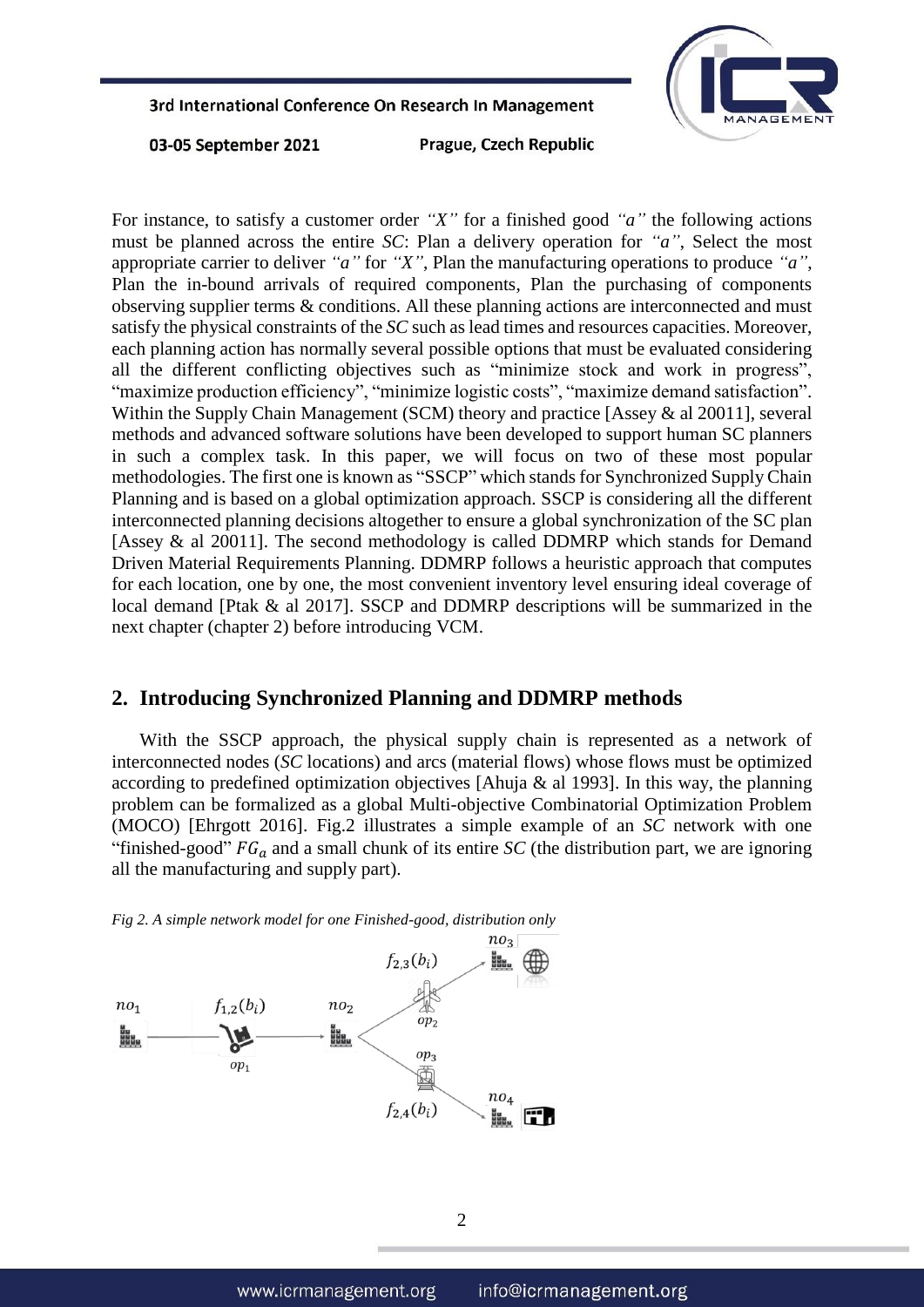

03-05 September 2021

Prague, Czech Republic

The whole supply chain planning horizon is broken down into a set of disjoints and discretetime intervals called "time – buckets". For any given "time bucket"  $b_i$ , a flow  $f_{1,2}(b_i) \ge 0$  of the finished-good is generated from node  $no_1$  (manufacturing output) through the transfer operation  $op_1$ . This flow,  $f_{1,2}(b_i)$ , is directed to node  $no_2$  (warehouse location) where the finished good can be stocked:  $in_{2,i}$  represents the stock quantity of FG<sub>A</sub> at no<sub>2</sub> in bucket  $b_i$ 

In other words, nodes like node  $n\sigma_2$  can store material across different time buckets. The stock  $in_{2,i}$  can be consumed by the downstream flows  $f_{2,3}(b_i)$ ,  $f_{2,4}(b_i)$ . The flow  $f_{2,3}(b_i)$  transfers the finished good from node  $n\sigma_2$  (warehouse location) to node  $n\sigma_3$  (customer site) through the transportation operation  $op_2$  using carrier  $C_A$  (Cargo Airplane). The flow  $f_{2,4}(b_i)$  transfers the finished good from node  $n\sigma_2$  (warehouse location) to node  $n\sigma_4$  (customer site) through the transportation operation  $op_3$  using carrier  $C_T$  (Freight Train). Both carriers  $C_A$  and  $C_T$  are supply chain "resources" (transfer vehicles) with a limited capacity defined for each bucket  $b_i$ . These resources capacities are also consumed by flows  $f_{2,3}(b_i)$  and  $f_{2,4}(b_i)$  and their limits represent hard upper bounds for these flows. Taking a single planning decision corresponds to the computation of the "discrete flow quantities" for a set of flows  $f_{i,j}$  ( $b_i$ ) [Ahuja & al 1993]. Despite we are considering only finished-goods flows in the example, with a more extended SC, other types of flows would be modeled: semi-finished goods, components, resources flow such as machines-hours, people-hours, vehicles-space, locations-space. The computations of each flow quantity  $f_{i,j}$  ( $b_k$ ) are subject to a set of hard constraints (physical SC constraints) and soft constraints (optimization objectives) [Ehrgott 2016]. In the simple example of Fig. 2:

The set of "Hard Constraints" are:

Material Flow conservation at each node. For instance, for the node  $no_2$ :

 $f_{1,2}(b_1) + in_{2,i-1} = f_{2,3}(b_i) + f_{2,4}(b_i) + in_{2,i}$ 

Capacity Constraints. For instance, warehouse capacity and carrier's capacity:

 $in_{2,i} \leq$  Capacity  $(n_2, b_i), f_{2,3}(b_i) \leq$  Capacity  $(C_A, b_i), f_{2,4}(b_i) \leq$  Capacity  $(C_T, b_i)$ 

• Integrity Constraints (most of the flow quantities must be integers: lot size)  $f_{h,k}(b_i) \in Z$ 

A set of "Soft Constraints" (Optimization Objectives) could be for instance:

- Minimize Stock:  $Min(\sum_{hi} in_{2i})$
- Minimize the number of Late Demands:  $Min(\sum_{bi} LateD(no_3, bi) + LateD(no_4, bi))$
- Minimize Logistic Costs: *Min*  $(\sum_{i} \sum_{bi} \text{CarrierCost}_{i,bi})$

A complete formalization of all possible SSCP constraints is out of scope for this paper and can be found in [Bertolotti 2021]. Anyway, it is worth mentioning that in a more realistic industrial model, there would be additional hard and soft constraints to be considered.

Additional SC hard constraints (Bill of Material [Sato & al 2011] that should be formalized: Production and distribution steps (operations  $\{op_i\}$ ), Draw Quantity (how many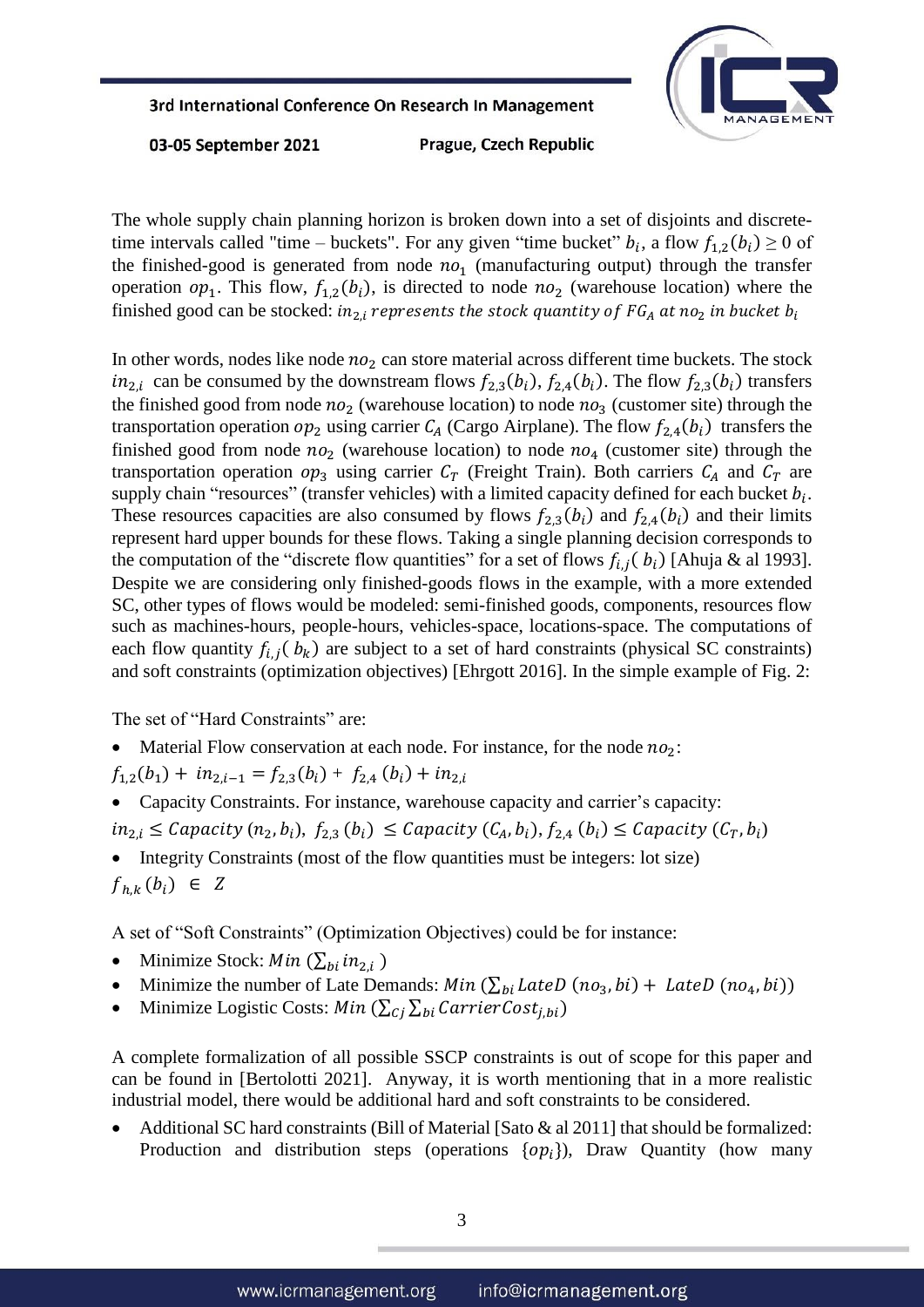

03-05 September 2021

Prague, Czech Republic

components Y are required by product X), Lead times, Multiple / Alternate sources, Lot size constraints

 Additional soft constraints often considered: Work-in-progress Minimization, Maximization of resource utilization (in short term), Overall Profit Optimization

Even for the basic SC example introduced in Fig.2, it's worth introducing at this point what a more formal description of its corresponding SSCP - MOCO model would be. This formalization is useful since we will make extensively use of one of its important definitions within the rest of the paper: "the set of the decision variables  $X := \{x_{i,j,k}\}^{(n \times n \times h)}$ "

SSCP-MOCO variables and parameters:

 $B := \{b_1, b_2, \dots b_h\}$ set of disjoint time intervals (buckets),  $b_k \in R$  $N \coloneqq \{ n o_{i,k} \}^{n \times h}$ set of nodes, where  $no_{i,k}$  node i is in bucket k (buffers)  $NM := \{nm_{i,j,k}\}^{(n \times n \times h)}$  $\left( \begin{matrix} \left( n\,x\,n\,x\,h \right) \right. & n m_{l,j,k} = 1 \text{ if } n_i \text{ is connected to } n_j \text{ in bucket } b_k \text{, is 0 otherwise} \end{matrix} \right)$  $D := \{d_{ik}\}^{n \times h}$  $h^{n \times h}$  where  $d_{j,k}$   $\coloneqq$  indep.demand for  $n_j$  in bucket k,  $d_{j,k} \in \mathbb{Z}$  $X := \{x_{i,j,k}\}^{(n \times n \times h)}$  $\mathcal{L}(n \times n \times h)$  where  $x_{i,j,k} := flow$  from  $n_i$  to  $n_j$  in bucket k,  $x_{i,j,k} \in \mathbb{Z}$  $S := \{i n_{i,k}\}^{n \times k}$  $n \times k$  where  $in_{i,k} := stock$  at buf f er  $n_i$  in bucket k,  $I_{i,k} \in Z$  $OP \coloneqq \{op_t\}$ where  $op_t$  represent a BOM defined SC "operation"  $g(\bar{x}) := \{g_1, g_2, \ldots, g_n\}$  $\overline{C}^n \longrightarrow R^q$  defining feasible solutions  $\overline{x} \in U \subset X$  $ob(\bar{x})$ : = { $ob_1, ob_2,$ ..  $ob_p$ }  $n \rightarrow R^p$  and  $\bar{x} \in U \subset X$ 

• Solving the SSCP-MOCO model means to find: Min  $\{ob(\bar{x}), with \bar{x} \text{ subject to } g(\bar{x}) \leq 0 \text{ and } \bar{x} \in Z^n\}$  (1)

Solving the SSCP-MOCO model requires assigning a value to all the variables in the set  $X \coloneqq$  ${x_{i,j,k}}^{(n \times n \times h)}$  while observing all model constraints and objectives. Each variable  $x_{i,j,k}$  in the set X represents the quantity that the flow from node  $no_i$  to node  $no_j$  should have in bucket  $b_k$ . The cardinality of the set  $X := \{x_{i,j,k}\}^{(n \times n \times h)}$  is the main driver for the overall solution complexity and problem-solving efficiency. The reduction of this number improves problem-solving efficiency and turns out to be the main objective of the VCM methodology: reduction of  $\#x_{i,j,k}$  through variables clustering. SSCP-MOCO models have usually been solved through "MIP-scalarization" techniques [Ehergott 2006]. MIP stands for Mixed Integer Programming [Nemhauser & al 1988] while "MIP-scalarization" is an extension of the classic MIP method used to handle multiple objectives. Rather than solving concurrently, in one shot, the entire set of optimization objectives, MIP-scalarization solves each single objective one at a time in a sequence of prioritized runs. In other words, MIP-scalarization transforms the optimization of the entire "array of objectives" into a sequence of "scalar" optimization steps where each step preserves the quality of the results obtained in previous steps [Ehergott 2006].

MIP-scalarization is known to be time-consuming since it consists of multiple runs on a big number of decision variables. In a typical supply chain planning problem, the number of decision variables depends on  $# Products$ ,  $#皱$ ,  $# Buckets$ ,  $# Resources$  and the number of optimization runs depends on  $# Objects$  so it is not unusual to come up with: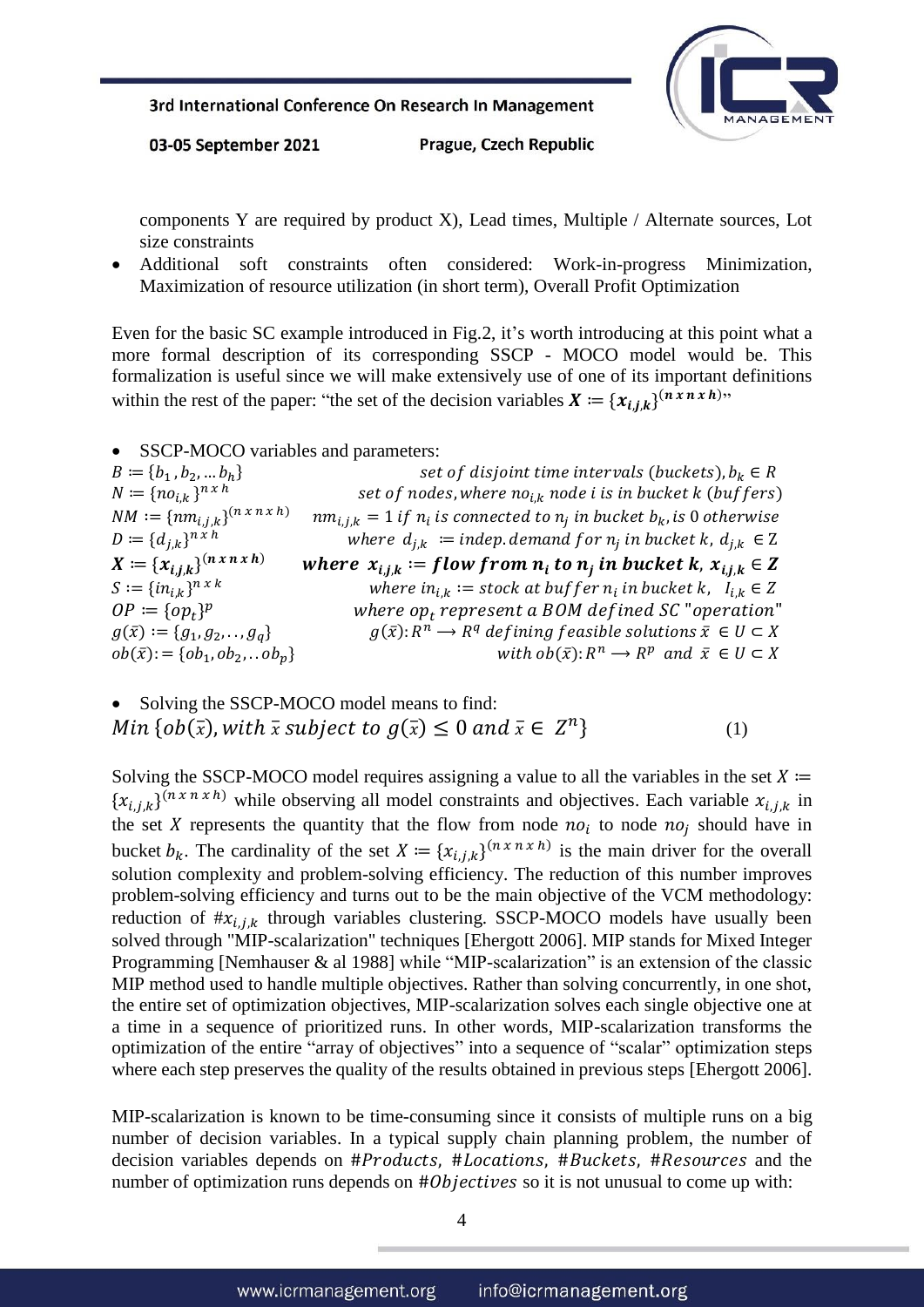

03-05 September 2021

Prague, Czech Republic

#### $f$ (#Poducts, #Locations, #Buckets, #Resources) · #Objectives  $\approx 10^6 \div 10^9$ (2)

Often, it becomes quite difficult to run an "end-to-end" automated SSCP process observing the response time normally required in real business contexts where the SSCP planning process should run in a few hours since SCM analysts must run several simulations daily [VanDerVost 2004]. Consequently, even if "MIP-scalarization" is the best way to produce "almost exact results" [Ehergott 2006], sometimes is not considered a practical approach, and a more genuine heuristic method is preferred [14]. One of these heuristic approaches is the so-called DDMRP (Demand Driven Material Requirements Planning) that works quite well in supply chains where the computation of each supply flow can be driven by a "local demand" signal rather than depending on global supply chain synchronization [Ptak & al 2017].

The DDMRP approach, transform an SC planning problem into the problem of computing for each location of the entire supply chain the most convenient inventory levels that will likely satisfy the overall SC demand. Contrary to the SSCP approach that generates stock quantities based on a global "end-to-end" supply chain synchronization, the DDMRP is decoupling all these decisions computing the right stock quantity for each location (node) separately. This methodology consists of five steps:

### *1. Strategic Inventory Positioning*

Identify the set of SC nodes  $S := \{no_i\}$  entitled to keep inventory. Consequently, derive all the nodes that should not carry inventory. The selection of "strategic nodes" entitled to keep inventory is positively influenced by:

- Variability of local demand (at node  $no_i$  ), local supply (at node  $no_i$  )
- Criticality of demand involved (end customer tolerance time)
- Reduction of "deliver to order" lead time (Product, Customer, Market goals)

Each node  $no_i \in S$  becomes a candidate's locations to carry stock.

#### *2. Definition of buffers profile and stock levels for each*

For each node  $no_i \in S$ , a "buffer profile" that captures product-specific characteristics like "local supply lead time" and "local lead time variability" is defined.

For each node  $no_i \in S$ , three different levels of stock are computed:

- RED level: minimum stock level (*Statistical Safety Stock).*
- YELLOW level: ensures demand coverage *(AverageDailyDemand · Leadtime)*.
- GREEN level: max stock (*Minimum Order Quantity, Replenishment Intervals).*

### *3. Dynamic Adjustment of Buffer Levels for each*

The buffer profiles and buffer levels are not static values, they can be dynamically arranged according to the variability of endogenous or exogenous SC parameters. Examples of endogenous parameters affecting buffer profiles and buffer levels are seasonality of supplier lead time, planned shut-off of a logistic carrier. Examples of exogenous parameters affecting buffer profiles and buffer levels are weather conditions, expected demand reshaping due to changes in market strategy.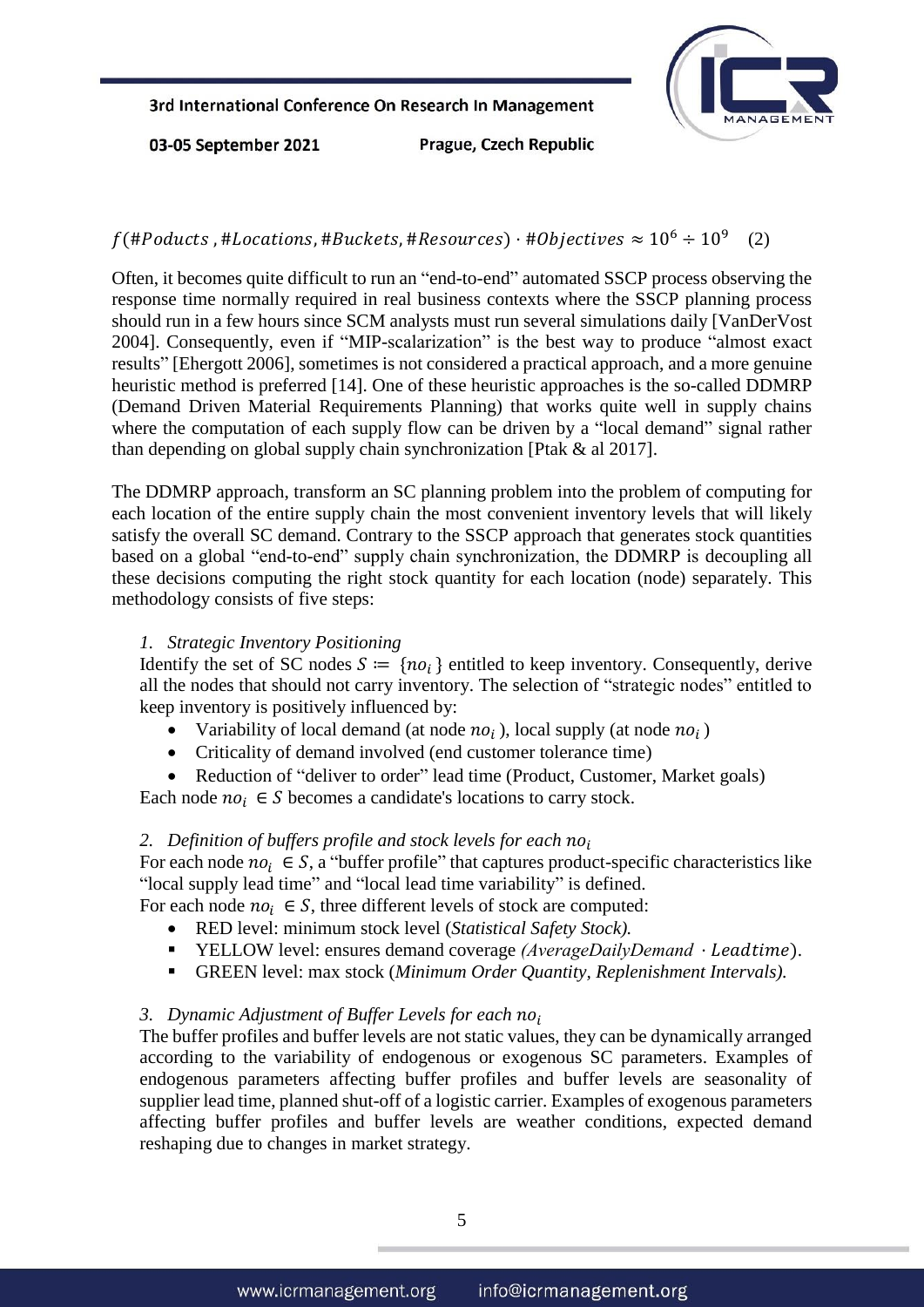

03-05 September 2021

Prague, Czech Republic

*4. Demand-Driven Generation of replenishment orders*

DDMRP has its own "reorder point" logic [Ptak & al 2017]: the "reorder point" is the upper bound of the YELLOW level while the "actual" stock position for a node  $no_i$  is computed as ActualStock (no<sub>i</sub>) =  $\mathit{OnHand}\ (no_i) + Incoming\ (no_i) - Qualified Demand\ (no_i)$ 

*5. Execution*

The execution step includes dynamic prioritization of open replenishment orders.

Within the supply chain management theory and practice the two SSCP and DDMRP methodologies just described are often seen as alternative approaches to implement a supply chain planning procedure. On the contrary, the Variable Clustering Method (VCM) introduced in the next chapter (chapter 3.) integrates these two approaches enabling the practical resolution of larger supply chain planning instances that could not be solved with a more traditional approach.

# **3. The Variables Clustering Method (VCM)**

In the definition of VCM, the word "variables" refers to the decision variables that belong to the set  $X = \{x_{i,j,k}\}^{(n \times n \times h)}$ . The idea of clustering decision variables within the supply chain planning domain is not a new one. This idea has been successfully applied, for instance, within the automotive industry to solve industry-specific planning problems and also tested for CPG (Consumer Packaged Goods) adopting ad hoc approaches [Bertolotti 2021]. In this paper, a more universal Variables Clustering Method valid for almost all types of industries is proposed. This new VCM approach exploits a combination of the SSCP and the DDMRP paradigms to make it generally applicable.

The simple case illustrated in Fig.3 is a good starting point to explain how VCM is leveraging the synergy between SSCP and DDMRP to reduce the cardinality of  $X := \{x_{i,j,k}\}^{(n \times n \times h)}$ . In Fig.3, the different bottles represent different finished goods that belong to the same product family and share common basic sub-components such as the same "oxy cream" and the same plastic bottle. The proliferation of different finished goods within the same product family is a common trend in many industries that must satisfy markets and consumer's specific needs through products diversification. This "assortment" expansion is even more amplified considering all the different target markets that often require country-specific labels, local packaging formats, particular brands [VanDerVost 2004].

*Fig 3. Example of Finished-goods proliferation within the same products family*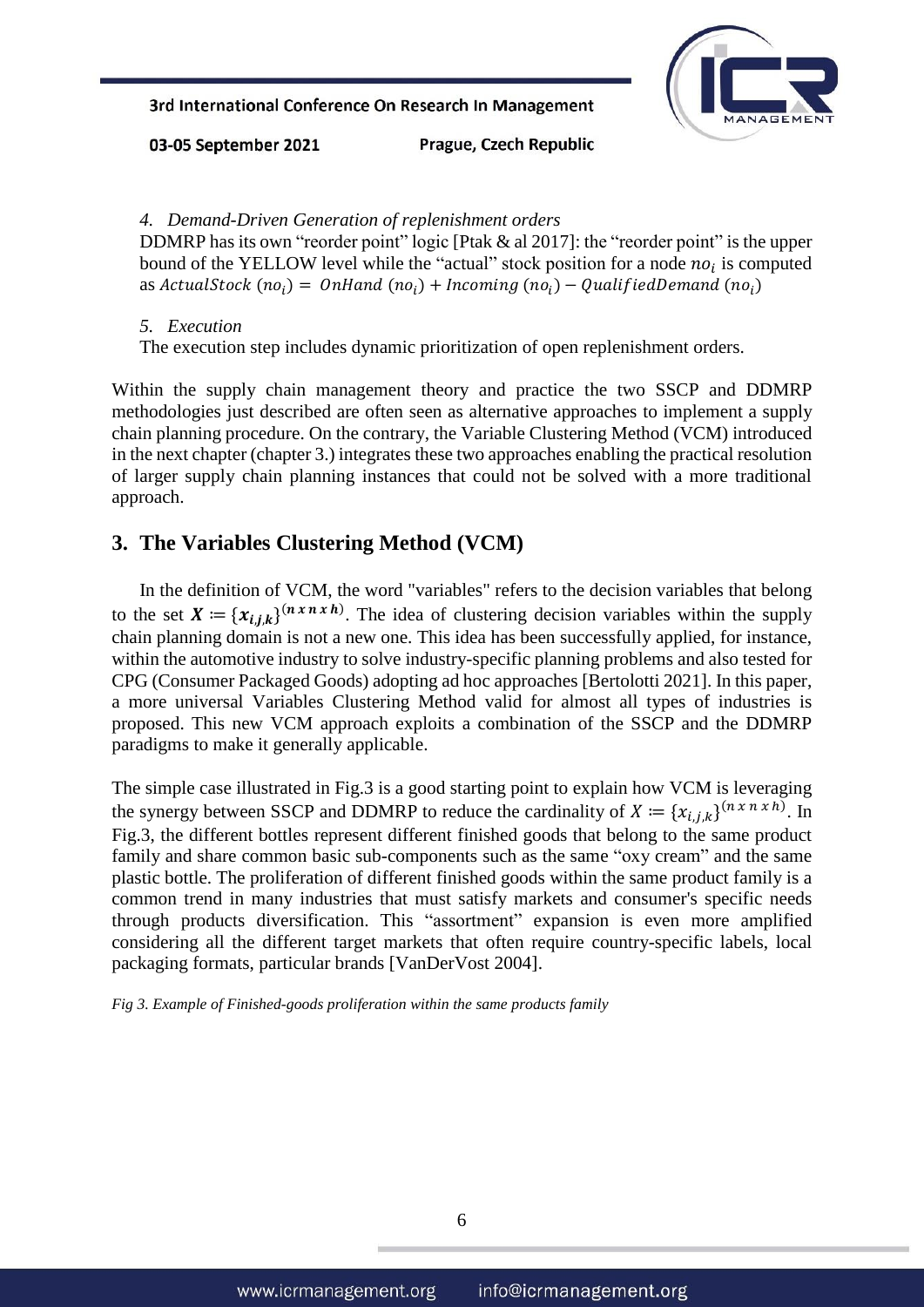

03-05 September 2021

Prague, Czech Republic



Fig4 represents a simple SC network model capturing this recurrent pattern with two similar finished goods (FG<sub>1</sub>, FG<sub>2</sub>) belonging to the same class ( $Cl<sub>a</sub>$ ). The two different finished goods  $(FG_1, FG_2)$  are packaged through the same "production line" (same packaging line) and use several common components (could be, for instance, same liquids or same basic food ingredients). In this case, what is specific to each finished good is just the packaging material represented by the components  $C_2$  and  $C_3$  purchased through operations  $OP_4$ ,  $OP_5$ . For instance,  $FG_1$  and  $FG_2$  could be the same core product manufactured for two different countries which require country-specific labeled boxes.



A closer analysis of this example reveals how the entire supply chain model could be split into two different sub-models. The first sub-model representing a 'common' part of the supply chain which is shared between  $FG_1$  and  $FG_2$  (Fig. 5 Clustered sub-model). This clustered submodel is representing the aggregated SC for the class  $Cl_a$  rather than the two SC of the single finished goods  $FG_1$  and  $FG_2$ . In a real industrial case, this operation could aggregate tens or even hundreds of products.

Fig. 5 Clustered sub-model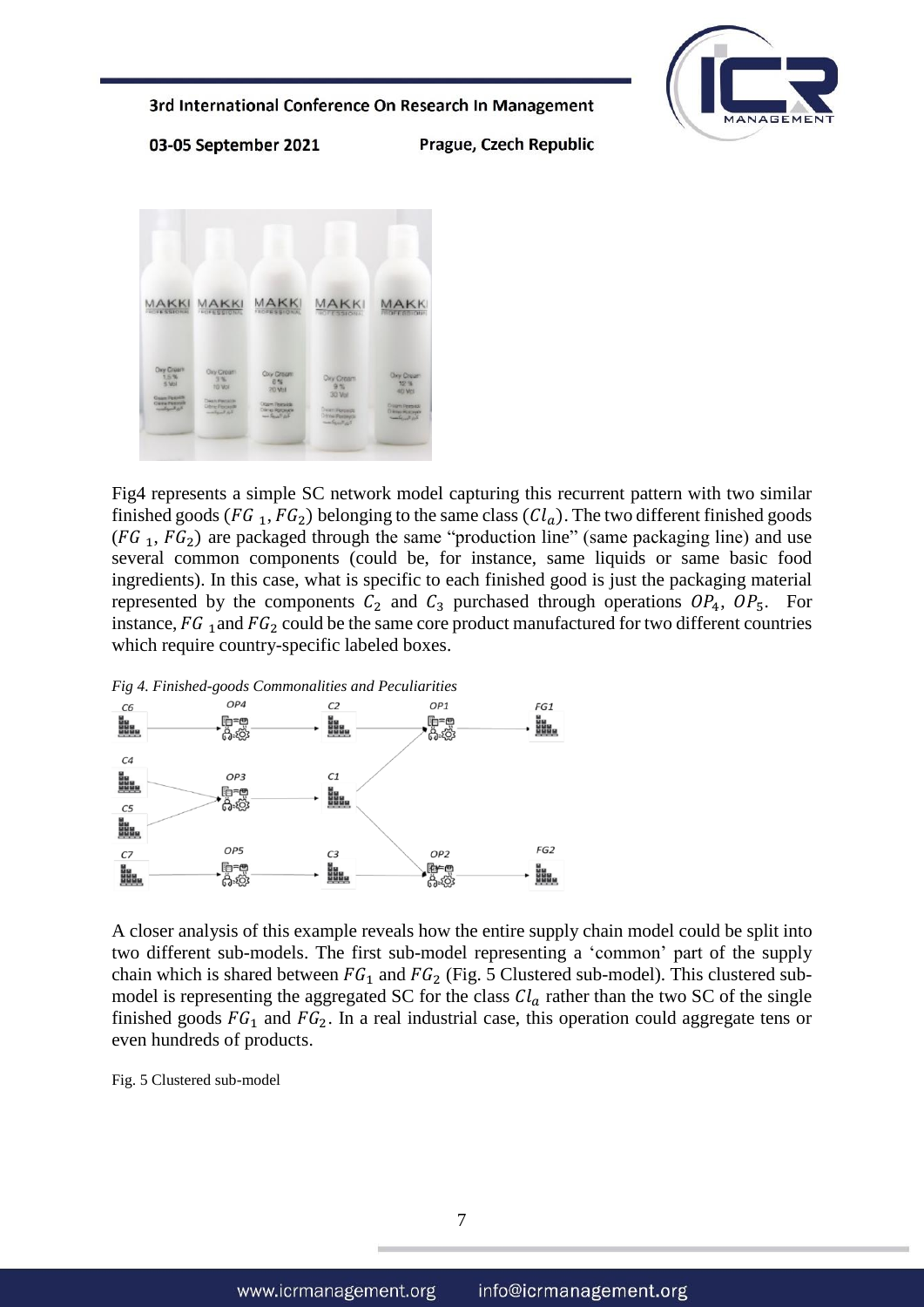

03-05 September 2021

Prague, Czech Republic



The second sub-model representing the remaining product-specific parts (Fig. 6 Decoupled sub-model).

*Fig. 6 Decoupled sub-model*

.



The interesting aspect of this model split consists in the possibility of systematically identifying "candidate branches" of the original SC model whose decoupling could effectively generate "clustering opportunities" that reduce the overall number of flows and nodes. More precisely, continuing with the example of Fig.4, the model split logic is looking for "candidate branches" of the model that satisfy the following two conditions:

1. "Candidate branches" that once decoupled can be "planned separately".

The two branches of Fig.6 ( $C_2$ ,  $C_3$ ) are there to generate the time-dependent supply/stock quantities for components  $C_2$  and  $C_3$ . To validate the decoupling of these two branches we want to verify that the generation of the supply plan for components  $C_2$  and  $C_3$  can be done through a simpler stock replenishment logic based on the forecasted demand of  $C_2$  or  $C_3$ and does not need to be based on the "synchronized" dependent demand generated by  $OP_1$ and  $OP<sub>2</sub>$ . This validation can be done by looking at a few predefined planning parameters of these sub-components  $C_2$  and  $C_3$  (BOM [Sato & al 2011]). These parameters include things like sub-component costs/value and demand/supply historical variability (For instance, a low cost/value of the component enables extra stock carrying to avoid synchronized planning).

2. "Candidate branches" whose decoupling can generate clustering opportunities. The decoupling of the two branches of Fig. 6 creates the opportunity to merge the two SC models for  $FG_1$  and  $FG_2$  into one single model for the class  $Cl_a$ . The clustered model shown in Fig. 5 represents the new aggregated supply chain model defined for the class " $Cl_a$ ". The two operations  $OP_1$  and  $OP_2$  have also been merged into a single operation " $OP -$ Cla". The solution of the clustered model requires "synchronized planning" which means we must apply a global optimization approach such as SSCP. Nevertheless, thanks to the aggregation, the size of the model is smaller compared to the original SC model.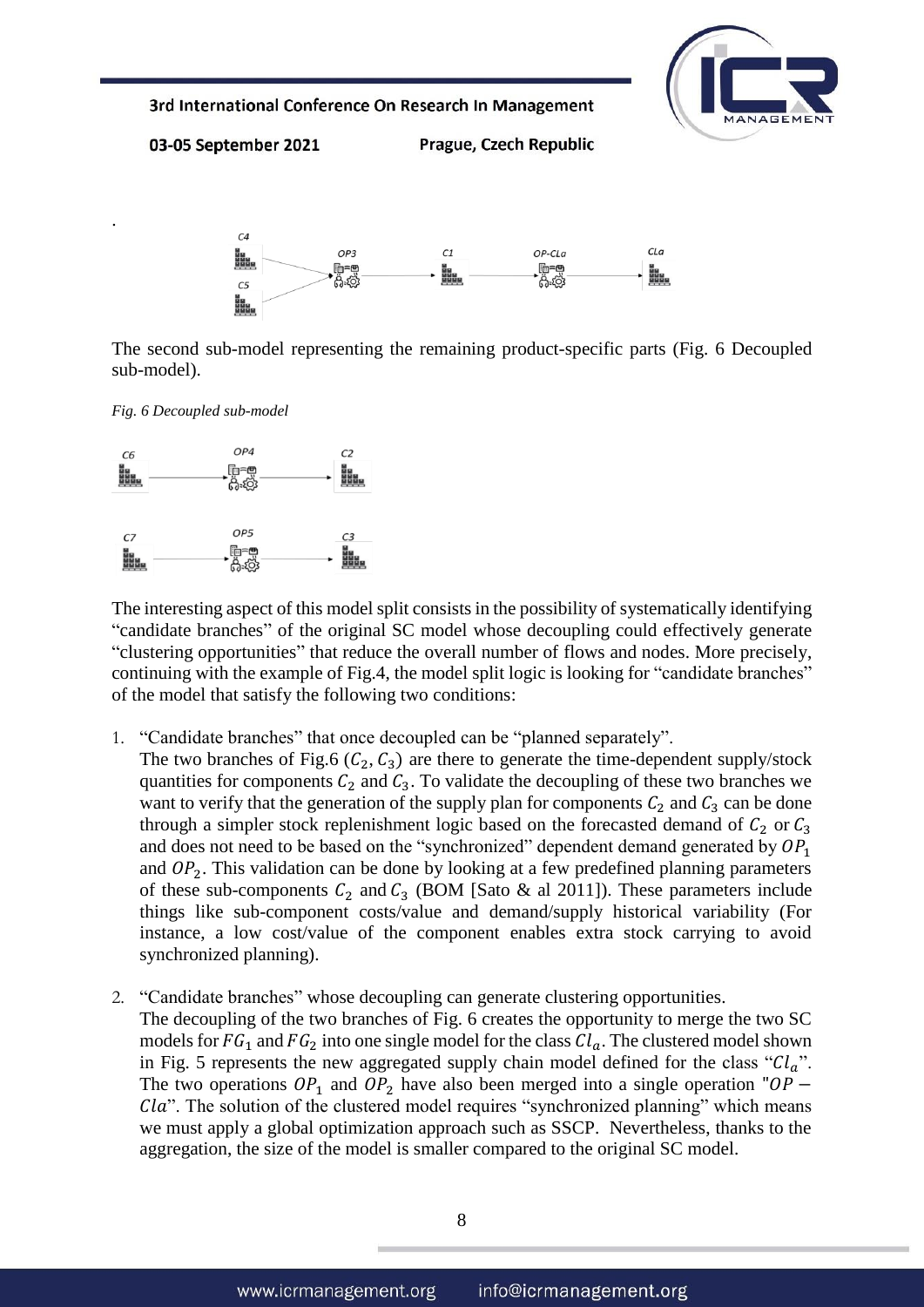

03-05 September 2021

Prague, Czech Republic

Since the computational complexity of a "replenishment" method (heuristics) is inferior to the computational complexity of a synchronized planning procedure (optimization), the complexity of the entire planning solution is mostly depending on the MIP-based method used to solve the clustered sub-model. The "degree of clusterization" is thus heavily affecting the actual reduction of the SC complexity. Even with a simple model like the one in Fig. 4, the VCM approach was able to significantly reduced the number of flows with a consequent reduction of the decision variables that must be handled by the MIP-based optimization algorithm. This complexity reduction can be synthesized in table Tab.1

*Table 1. Reduction of SC decision variables through VCM*

| Number of Decision Variables   Original Model |     | VCM Model |
|-----------------------------------------------|-----|-----------|
|                                               |     |           |
| # $x_{i,j}$                                   | ⊥ J |           |

If we consider the total number of time-buckets " $# b_k$ " this reduction would be even more significant:  $\#x_{i,j,k} = (\#x_{i,j} \cdot \#b_k)$  in terms of absolute number of decision variables.

To describe more formally the "variables clustering method" introduced with the simple example of Fig. 4, let's define the following VCM universal procedure that can be applied to any SC model:

$$
VCM(SC): SC \rightarrow CSC + DSC \tag{3}
$$

 $VCM(SC)$  converts a generic Supply Chain model " $SC$ " into two different sub-models: a clustered sub-model "CSC" and a decoupled sub-model "DSC". Given an input model "SC", the  $VCM(SC)$  transformation consists in checking all the "SC" branches to identify the "clustering" and the "decoupling" opportunities. The procedure is run in a "net change mode" which means that is processing only the BOMs changed since the previous run. The VCM procedure involves three steps (VCM-1, VCM-2, VCM-3):

### *VCM-1: Identify Clustering Opportunities*

This step examines all flows  $x_{i,j}^c$  for any given BOM to identify real clustering opportunities. The  $x_{i,j}^c$  branches are the  $x_{i,j}$  branches marked in the BOM as "clustering candidates" from the product engineers when they must define a new Product BOM. A branch  $x_{i,j}^c$  is selected for decoupling if and only if the following two conditions are both satisfied:

Condition1: The branch  $x_{i,j}^c$  can be decoupled from the "planning point of *view"*

Check if the generation of the supply plan for the "candidate branch" could be done through a simpler stock replenishment logic based on the forecasted demand rather than strictly requiring the "synchronized" dependent demand generated by downstream SC layers. The checking rules are based on two sets of parameters:

 $\checkmark$  Product/location-specific parameters, like associated economic value, market priority, are stored at "any level" of the BOM, SKU data structures [Sato & al 2011]. These parameters are defined by product engineers during the "New Product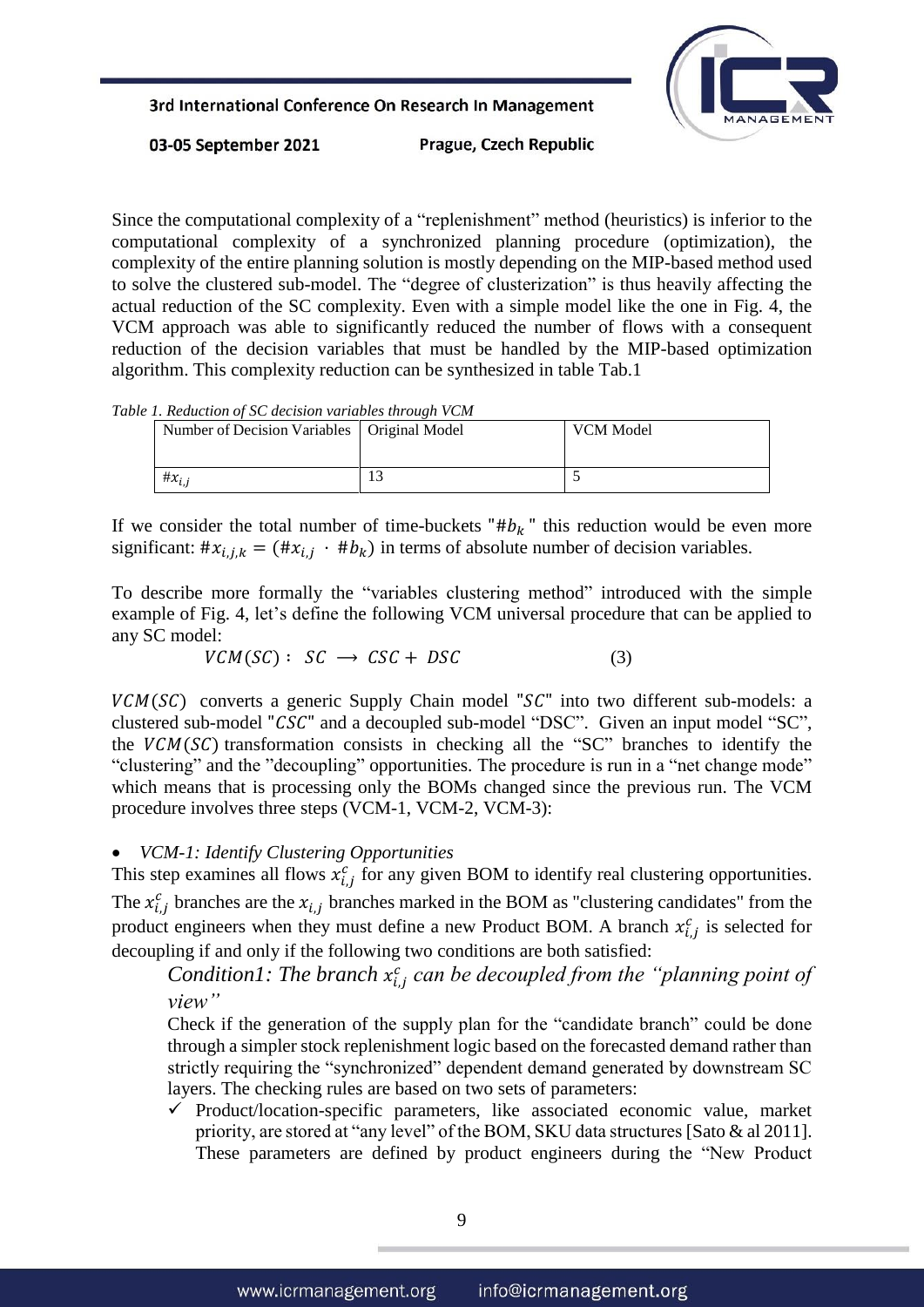

03-05 September 2021

Prague, Czech Republic

Introduction" and massively adapted to business changes happening during the entire product life cycle (product substitutions, new market conditions, …).

 $\checkmark$  Statistical parameters extracted from demand/supply historical data to assess the "predictability" of the "local demand/supply" (for instance: demand variance, historical forecast errors, etc.).

As an example of checking rule: LOWCCNC rule: a component with "low carrying cost" and "low demand variance" is a good candidate for carrying stock provided is not "highly critical" and requires synchronized planning (low and high threshold values are configurable by product segments).

*Condition2: The decoupling of the branch*  $x_{i,j}^c$  creates a clustering *opportunity*

The new BOM obtained from the removal of a branch:

- $\checkmark$  Can be assigned as a new member of one of the previously generated clustered BOMs (which represent the real clustering).
- Generates a new clustered BOM (to be hopefully populated with additional BOM members)

All validated "decoupled) and "clustered" BOMs are fed into the second step VCM-2.

 *VCM-2: Construct the two final sets of validated Clustered-BOMs and Decoupled-BOMs* In this step, all the individual "decoupled-BOMs" and "clustered-BOMs" defined in the previous step are transformed into

- $\checkmark$  the final set of "Decoupled-BOMs" that will be used by DDMRP planning
- $\checkmark$  the final set of "Clustered-BOMs" that will be used by SSCP planning.

At this point the two output sets  $\mathcal{L} S\mathcal{L}$  and  $\mathcal{D} S\mathcal{L}$  are completely populated and can be used to run the planning procedures:  $\mathcal{L}\mathcal{S}\mathcal{L} := [\mathcal{C} \mathcal{L} \mathcal{L} \mathcal{L} \mathcal{S} - \mathcal{L} \mathcal{S} \mathcal{L} \mathcal{S}]$ ,  $\mathcal{D}\mathcal{S}\mathcal{L} := [\mathcal{D} \mathcal{C} \mathcal{S} \mathcal{L} \mathcal{S} - \mathcal{B} \mathcal{S} \mathcal{S}]$ The BOMs that could not even be considered for clustering also fall into the CSC set.

*VCM-3: Run the end-to-end SC solver*

The two solvers (SSCP, DDMRP) are run concurrently. The optimization-based SSCP solver will solve the  $CSC := [Clustered - BOMS]$  planning model and the heuristic-based DDMRP solver will solve the  $DSC := [Decoupled - BOMS]$  planning model. There are no reasons to run these two steps in sequence, they can be run in parallel. The critical path is on the SSCP solver (optimization algorithm).

- $\checkmark$  The run of SSCP on the CSC model will generate a plan for the "classes"  $Cl_{i}$  and not for the finished goods  $FG_i$ . To find the final plan for finished goods, a post-process populates  $FG_i$  quantities breaking down the aggregated values obtained for  $CL_i$  (tiebreaking rules are used in case of scarce supply). This breakdown does not compromise the quality of the plan done for the classes since all the constraints that should be observed for the finished goods are exactly the ones that have been observed for the classes. Moreover, this breakdown process does not affect significantly the overall complexity of the end-to-end solution since it is a computation whose complexity is linear in the number of classes.
- $\checkmark$  The DDMRP run will generate replenishment orders for the decoupled  $x_{i,j,k}$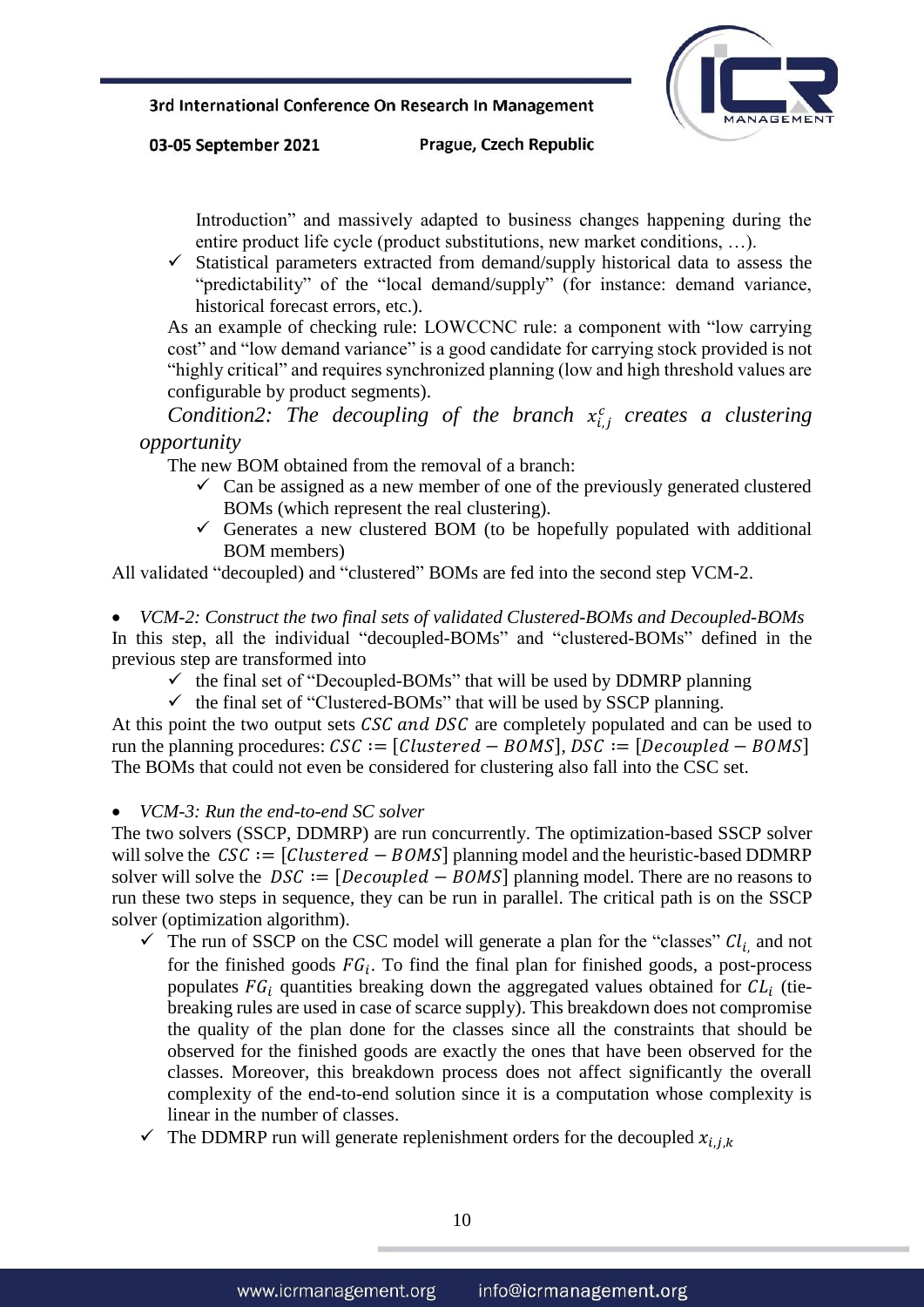

03-05 September 2021

Prague, Czech Republic

A final routine will merge the planned orders generated by SSCP (synchronized plan) and the planned orders generated by DDMRP (replenishment plan) to construct the end-to-end output plan that covers the whole original SC model.

# **4. VCM results**

All the test cases done so far show that VCM can systematically reduce the complexity of the SC models [Bertolotti 2021]. Before articulating these positive outcomes, it is worth mentioning a few exceptions. These corner cases have been encountered with supply chains that reveal an unusual high proliferation and specialization of product types. Examples of these special cases can be found for instance in the "fashion industry" where even products belonging to the same class/category tend to have very disparate characteristics. For instance, in "Fashion Glasses Manufacturing" it becomes quite challenging to aggregate a reasonable number of products with similar characteristics into a clustered class as evoked by Fig. 7.

*Fig 7 High Product Diversity in Fashion Industries*



Still, for these corner cases, it is always possible to measure and preliminary estimate upfront the effectiveness of VCM. For any SC instance, the following metrics, based on the "clustering factor" (CF), provides an immediate indication of the VCM clustering effectiveness. The clustering factor CF for a given model instance SC can be measured by running the VCM procedure itself. CF(SC) is defined as:

$$
CF(SC) = (1 - \frac{\#x_{i,j}(CSC)}{\#x_{i,j}(SC)})
$$
\n(4)

*CF* measures the reduction of the decision variables required to solve SSCP for the CSC model. In a few experiments conducted with a set of CPG test models (Consumer Packaged Goods industries like foods and beverages), the CSC model had a significantly lower number of decision variables compared to the corresponding original *SC* model. The test has been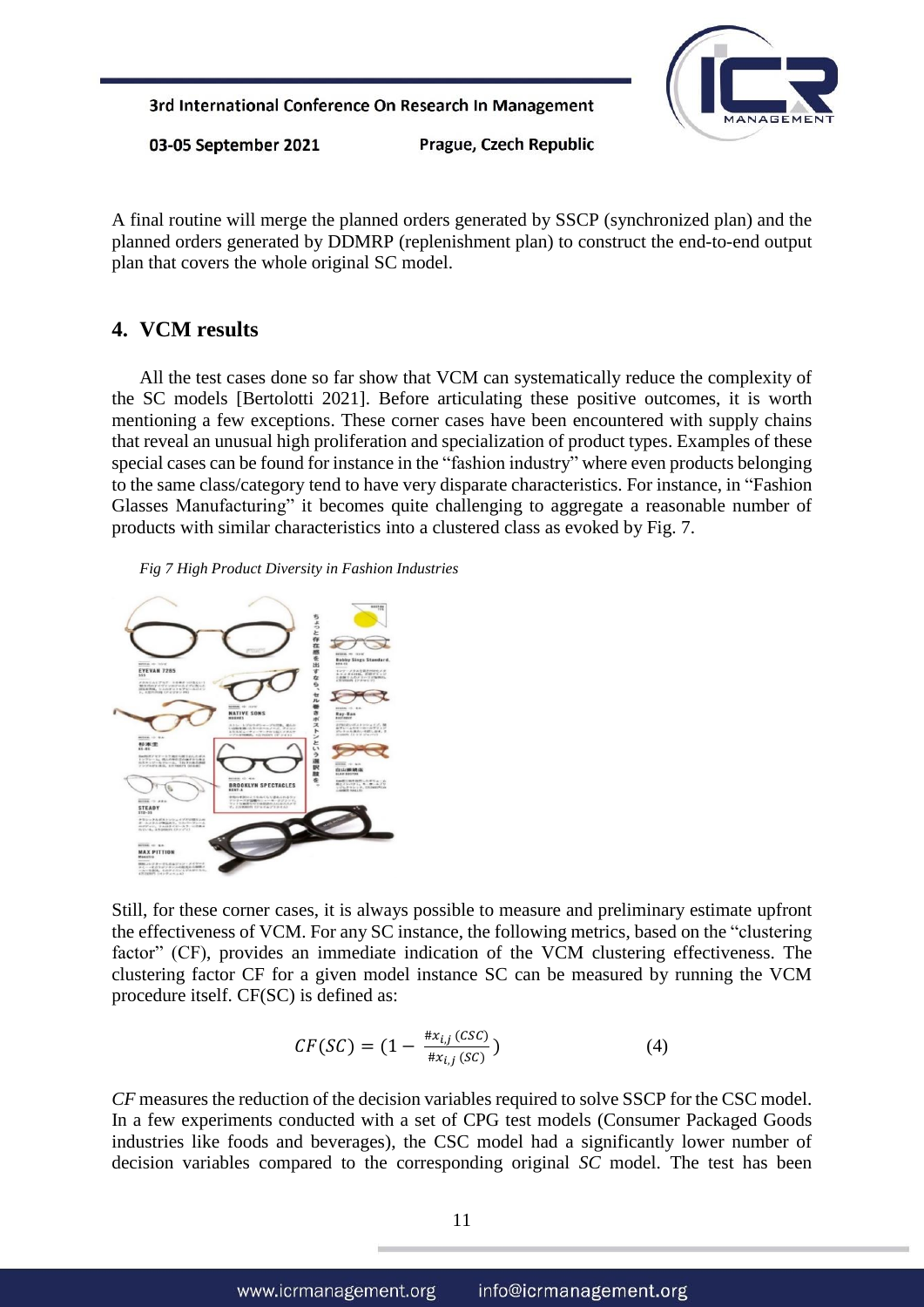

03-05 September 2021

Prague, Czech Republic

conducted on three models of different sizes: SC-CPG1, SC-CPG2, SC-CPG3. The resulting *CF* was in the following range:

$$
CF(CPGx) \approx 0.6 \div 0.9 \tag{5}
$$

Furthermore, we have seen, for these CPG SC test cases, how  $CF(SC)$  tends to improve with the growth of the *SC* model size. This is because the number of clustering opportunities tends to grow with the increasing number of "products/locations" modeled, as illustrated in Tab. 2 and in Fig. 8.

| Table 2 Clustering Factor vs. SC Model Size |  |
|---------------------------------------------|--|
|---------------------------------------------|--|

| SC-<br>-CPG T<br>est<br>Case<br>-1 | CDC<br>$\sim$<br>-1<br>TU.<br>- JC | CDG2<br>$\sim$<br>'U∠<br>JU. | CPG3<br>$\sim$<br>SĆ<br>-1     |
|------------------------------------|------------------------------------|------------------------------|--------------------------------|
| of Products/Locations<br>Number of | 0000                               | 30000                        | 100000                         |
| CF(SC)<br>◡⊥                       | 0.57<br>∪.⊃                        | .72<br>V. 73                 | $\Omega$<br>$\mathbf C$<br>v.s |

*Fig. 8 CF growing trend* 



Moreover, the usage of a heuristic approach for the DSC sub-model is not affecting sensibly the overall quality of the plan. This is due to the intelligent detection/evaluation of the candidate branches that could be decoupled and planned through a heuristic approach without affecting too much the overall quality of the SC plan.

Rather than reporting actual planning times, that are subject to the HW platform utilized as well as depending on some specific implementation facet of the pre/post-processing, we provide the following more eloquent relationship (Eq. 8) that gives a good rough indication on the planning time gained when VCM is applied to relatively large *SC* models.

Given:

- $T(SC) =$  time to plan a given SC model through SSCP optimization
- $\bullet$   $T(CSC) =$  time to plan the CSC model through SSCP optimization
- $k1(SC) =$  time taken by SSCP (SC) pre/post processing
- $k2 (CSC) =$  time taken by SSCP (CSC) pre/post processing

Despite an average limited reduction of the  $SCS$  model size (70%):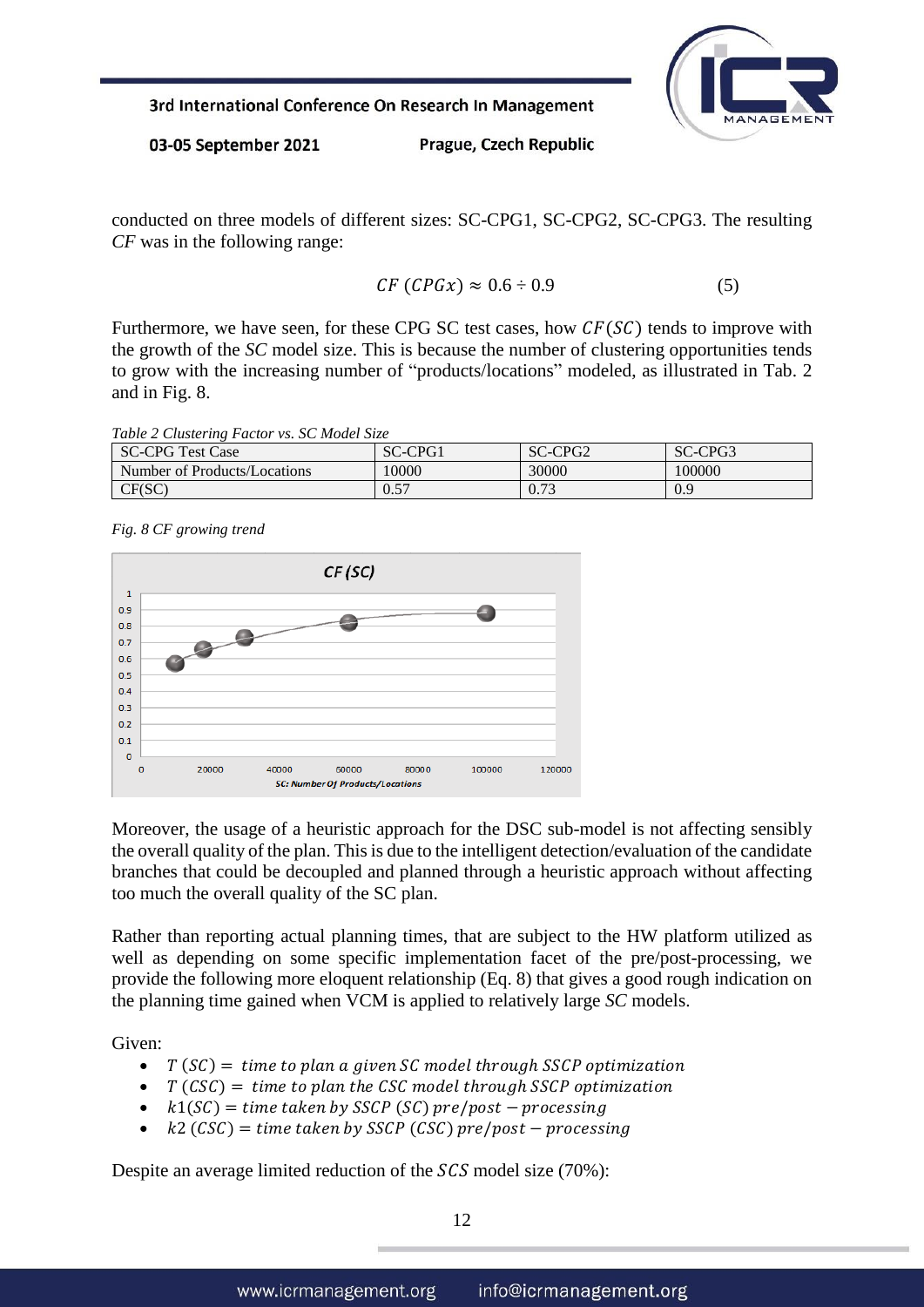

03-05 September 2021

Prague, Czech Republic

$$
\#x_{i,j}(SCS) = \#x_{i,j}(SC) / CF (SC) = \#x_{i,j} / 0.7
$$
 (6)

The reduction in terms of planning time becomes quite significant:

$$
k2 + T(CSC) \ll k1 + T(SC) \tag{7}
$$

This result can be explained considering that the MIP is an NP-hard problem [Nemhauser & al 1988], consequently, a decrease by " $\Delta \# x_{i,j}$ " in the size of the model corresponds to a decrease in resolution time that is "faster than any polynomial function of  $\Delta \mu x_{i}$ "

$$
\frac{k2+T(CSC)}{k1+T(SC)} \ll \frac{\#x_{i,j}(CSC)}{\#x_{i,j}(SC)}
$$
\n(8)

These outcomes reveal why VCM enables the planning of larger supply chains with a large reduction of the planning time despite a less significant reduction of the CSC number of decision variables. Lastly, we just want to point out that these conclusions are quite conservative since we should also consider that the size of the clustered sub-model  $(\#x_{i,j}(CSC))$  is growing less than linearly with the growth of the original model size  $(\#x_{i,j}(SC))$  as shown in Fig. 8.

#### **5. Conclusions and Implications**

VCM is an innovative supply chain planning method that leverages the integration between two consolidated approaches: the MIP-based SSCP and the Heuristics-based DDMRP. Thanks to a smart application of the variables clustering principle VCM can reduce the number of decision variables to be handled within any supply chain planning automated process. This reduction in model size ensures a substantial reduction of the overall planning time. The VCM algorithm is based on an intelligent method that identifies clustering and decoupling opportunities preserving the overall quality of the solution while reducing model complexity. All these aspects enable VCM to practically solve larger supply chain planning instances that would otherwise require unacceptable and unrealistic overall planning time. SSCP and DDMRP have been often seen as alternative methods to approach planning within the Supply Chain Management context. VCM is leveraging the best of the two methods to achieve overall better planning results.

#### **References**

Van der Vorst J.G.A.J. (2004). *Supply Chain Management: theory and practices*, In Theo Camps, Paul Diederen, Gert Jan Hofstede, Bart Vos (eds), The Emerging World of Chains & Networks, Elsevier, Hoofdstuk.